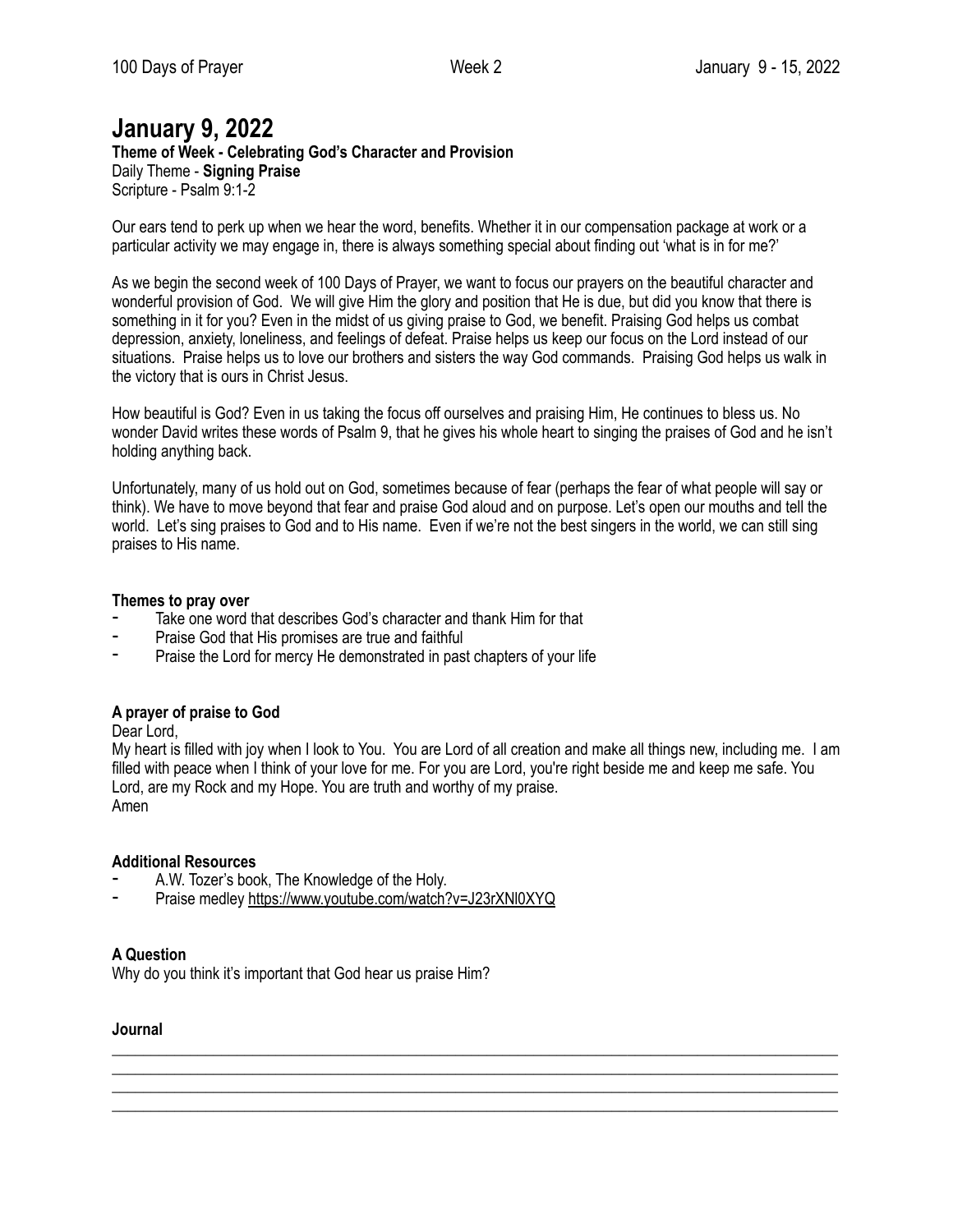# **January 10, 2022**

**Theme of Week - Celebrating God's Character and Provision** 

Day Theme - **His Sovereignty** 1 Chronicles 29:11-13

I have no musical talent, I know it and it's quite obvious to the most casual observer. I can't even clap to the beat of the music. Maybe that's why I am fascinated when I see a video of an orchestra rehearsing and there is the conductor, which every musician can see, controlling everything. With the wave of the baton and the nod of a head, that conductor brings the orchestra to life and the result is beautiful, moving music. During those sessions of rehearsal and performance, the conductor's ear can tell who is on and who needs to go. The conductor is in control and knows every detail on those musicians when they are on stage.

Today, we praise God because He is sovereign. That means He is the ultimate source of all power and all authority of everything that exists. He is in control. That alone, makes Him worthy of my worship.

In King David's farewell address as he dedicates the resources to the building of the Temple (that will be left to the leadership of his son, Solomon), he captures the sovereignty of God in those 3 verses of 1 Chronicles 29. Do you find it comforting to know that God is sovereign and in control? If so, then praise Him today as David did thousands of years ago.

## **Themes to pray over**

- Thank God that He is orchestrating your life
- Praise God that you can hand control of your life to Him, ask Him to help you yield to His plan
- ⁃ Praise God for His authority over this world

## **A prayer for each of us from 1 Chronicles 29:11-13**

"Blessed are you, O Lord, the God of Israel our father, forever and ever. Yours, O Lord, is the greatness and the power and the glory and the victory and the majesty, for all that is in the heavens and in the earth is yours. Yours is the kingdom, O Lord, and you are exalted as head above all. Both riches and honour come from you, and you rule over all. In your hand are power and might, and in your hand it is to make great and to give strength to all. And now we thank you, our God, and praise your glorious name. Amen

## **A Question for you**

How do you demonstrate trust in God while the world, maybe even your world, seems to be crumbling around you?

\_\_\_\_\_\_\_\_\_\_\_\_\_\_\_\_\_\_\_\_\_\_\_\_\_\_\_\_\_\_\_\_\_\_\_\_\_\_\_\_\_\_\_\_\_\_\_\_\_\_\_\_\_\_\_\_\_\_\_\_\_\_\_\_\_\_\_\_\_\_\_\_\_\_\_\_\_\_\_\_\_\_\_\_\_\_\_\_\_\_\_\_\_ \_\_\_\_\_\_\_\_\_\_\_\_\_\_\_\_\_\_\_\_\_\_\_\_\_\_\_\_\_\_\_\_\_\_\_\_\_\_\_\_\_\_\_\_\_\_\_\_\_\_\_\_\_\_\_\_\_\_\_\_\_\_\_\_\_\_\_\_\_\_\_\_\_\_\_\_\_\_\_\_\_\_\_\_\_\_\_\_\_\_\_\_\_ \_\_\_\_\_\_\_\_\_\_\_\_\_\_\_\_\_\_\_\_\_\_\_\_\_\_\_\_\_\_\_\_\_\_\_\_\_\_\_\_\_\_\_\_\_\_\_\_\_\_\_\_\_\_\_\_\_\_\_\_\_\_\_\_\_\_\_\_\_\_\_\_\_\_\_\_\_\_\_\_\_\_\_\_\_\_\_\_\_\_\_\_\_ \_\_\_\_\_\_\_\_\_\_\_\_\_\_\_\_\_\_\_\_\_\_\_\_\_\_\_\_\_\_\_\_\_\_\_\_\_\_\_\_\_\_\_\_\_\_\_\_\_\_\_\_\_\_\_\_\_\_\_\_\_\_\_\_\_\_\_\_\_\_\_\_\_\_\_\_\_\_\_\_\_\_\_\_\_\_\_\_\_\_\_\_\_

## **Additional Resources**

- God Is In Control, a book by Charles Stanley
- ⁃ Is God Really In Control? By Tim Challis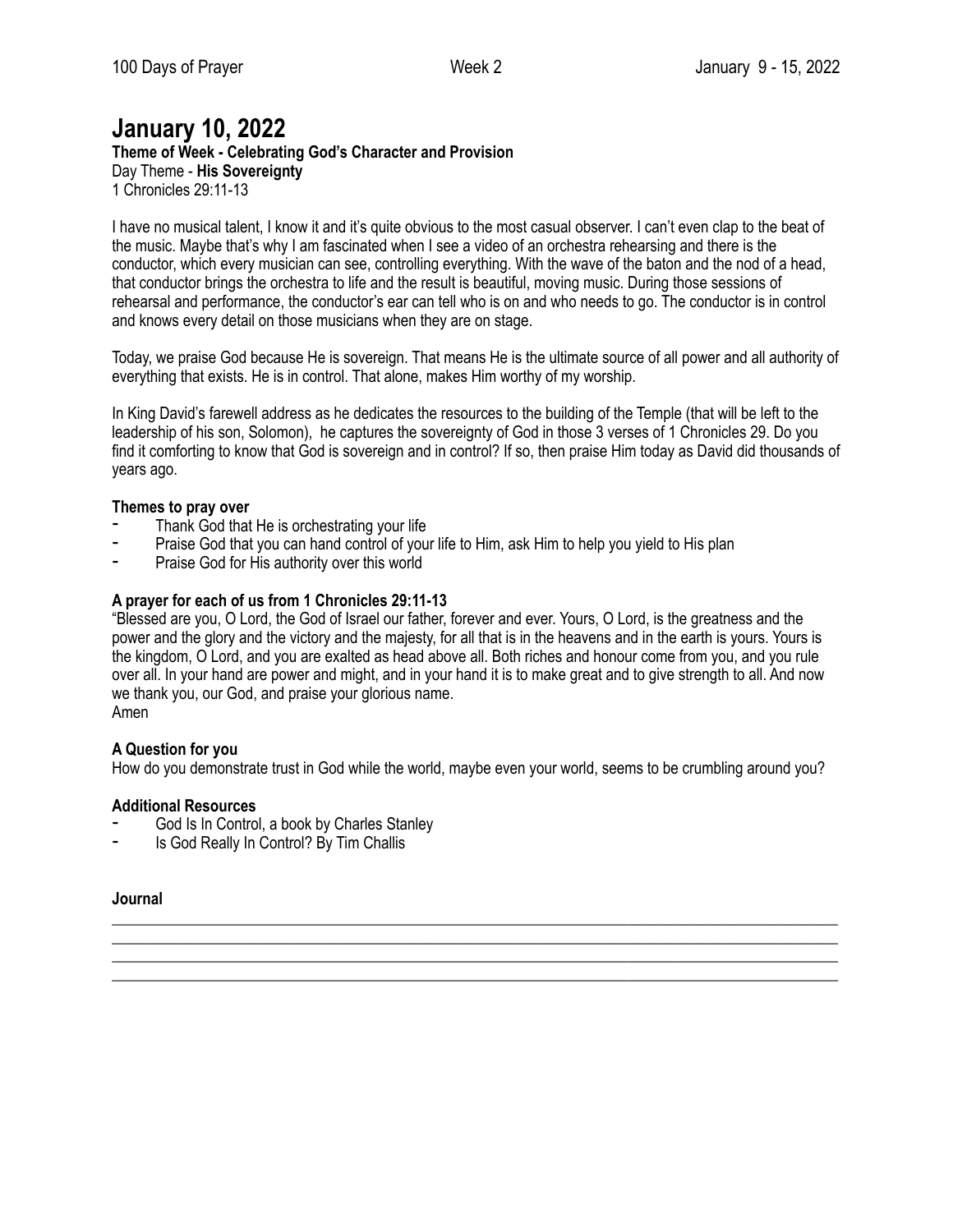# **January 11, 2022**

**Theme of Week - Celebrating God's Character and Provision**  Daily Theme - **He Is Healer** Scripture (Exodus 15:22-27)

I have a good memory, it's just short. I would have a fit in well with the Hebrews following Moses, travelling through the wilderness from slavery in Egypt to the Promised Land. The Hebrews had just experienced the miracle of the parting of the Red Sea. It was pretty spectacular and kept them on a spiritual high for...three days!

Three short days after God saved them in dramatic fashion from the Egyptians, the people are grumbling because there was a need for fresh water for these 3 million people and their livestock. Instead of remembering what God had just done 72 hours earlier (ironically with water), they complained to Moses.

God steps in again and provides water, but not without first impressing upon them that He is Healer. God being their healer means that He is the one who restores them to fullness, both physically and spiritually. God will make them whole. The Lord continues to spiritually heal today and we see evidence of that when people make Jesus their Savour. God may also physically heal as well. We celebrate His provision in our lives.

#### **Themes to pray**

- Thank God for the healing you've experienced in life
- Praise God that He met your greatest need, not necessarily your every need
- Pray for healing that you feel you need during this time
- ⁃ Pray for the healing of someone you that God brings to mind

#### **A prayer for you today.**

Loving God, I praise You for Your healing touch in my life. I pray that you will comfort me in my suffering, lend skill to the hands of my healers, and bless the means used for my cure. Give me such confidence in the power of your grace, that even when I am afraid, I may put my whole trust in you; through our Savior Jesus Christ. Amen.

#### **Additional Resources**

- A broadcast from Focus on the Family regarding God as Healer [https://www.focusonthefamily.com/episodes/](https://www.focusonthefamily.com/episodes/broadcast/experiencing-gods-healing-hand/) [broadcast/experiencing-gods-healing-hand/](https://www.focusonthefamily.com/episodes/broadcast/experiencing-gods-healing-hand/)

\_\_\_\_\_\_\_\_\_\_\_\_\_\_\_\_\_\_\_\_\_\_\_\_\_\_\_\_\_\_\_\_\_\_\_\_\_\_\_\_\_\_\_\_\_\_\_\_\_\_\_\_\_\_\_\_\_\_\_\_\_\_\_\_\_\_\_\_\_\_\_\_\_\_\_\_\_\_\_\_\_\_\_\_\_\_\_\_\_\_\_\_\_ \_\_\_\_\_\_\_\_\_\_\_\_\_\_\_\_\_\_\_\_\_\_\_\_\_\_\_\_\_\_\_\_\_\_\_\_\_\_\_\_\_\_\_\_\_\_\_\_\_\_\_\_\_\_\_\_\_\_\_\_\_\_\_\_\_\_\_\_\_\_\_\_\_\_\_\_\_\_\_\_\_\_\_\_\_\_\_\_\_\_\_\_\_ \_\_\_\_\_\_\_\_\_\_\_\_\_\_\_\_\_\_\_\_\_\_\_\_\_\_\_\_\_\_\_\_\_\_\_\_\_\_\_\_\_\_\_\_\_\_\_\_\_\_\_\_\_\_\_\_\_\_\_\_\_\_\_\_\_\_\_\_\_\_\_\_\_\_\_\_\_\_\_\_\_\_\_\_\_\_\_\_\_\_\_\_\_ \_\_\_\_\_\_\_\_\_\_\_\_\_\_\_\_\_\_\_\_\_\_\_\_\_\_\_\_\_\_\_\_\_\_\_\_\_\_\_\_\_\_\_\_\_\_\_\_\_\_\_\_\_\_\_\_\_\_\_\_\_\_\_\_\_\_\_\_\_\_\_\_\_\_\_\_\_\_\_\_\_\_\_\_\_\_\_\_\_\_\_\_\_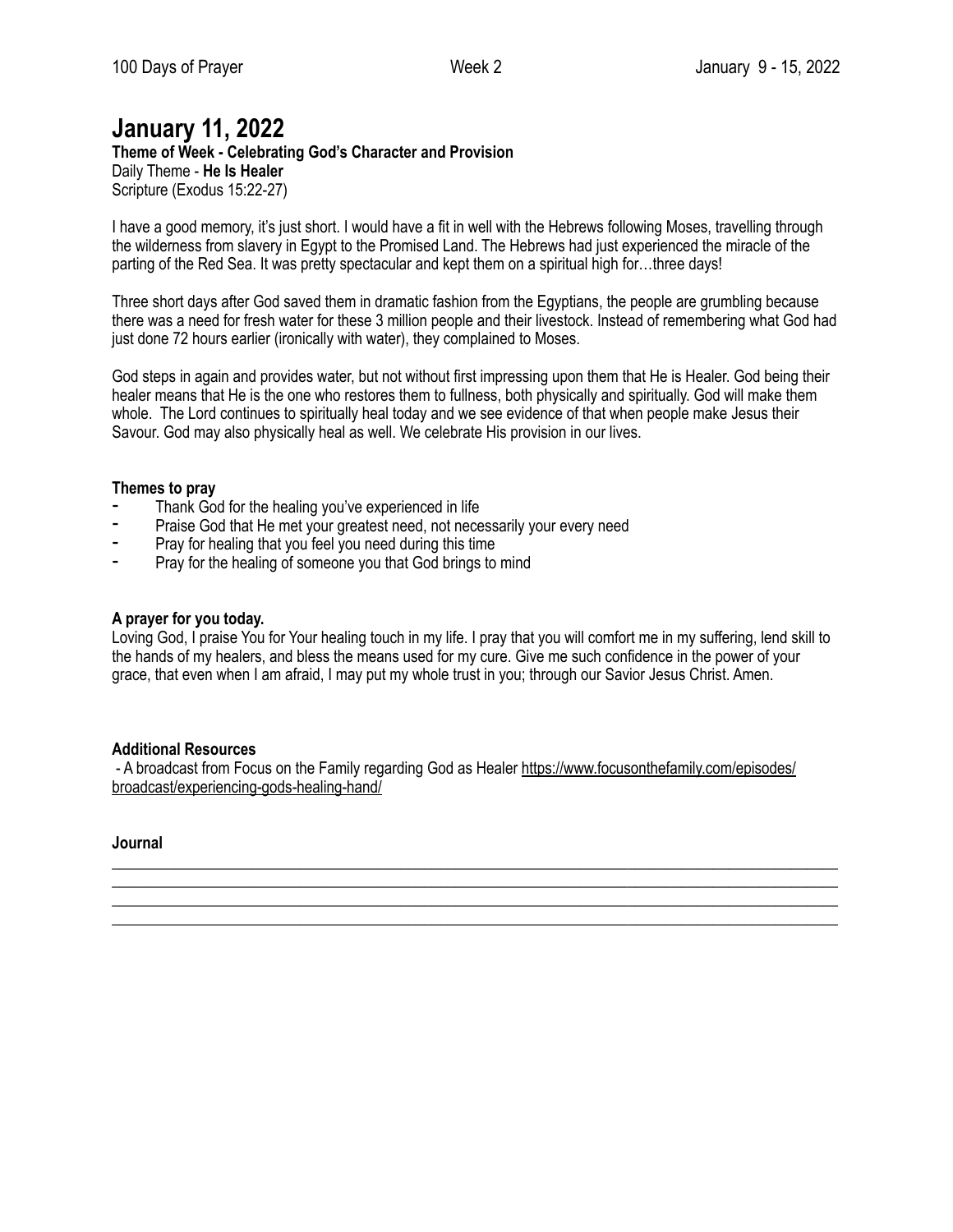## **January 12, 2022**

**Theme of Week - Celebrating God's Character and Provision**  Daily Theme - **He is Provider** Scripture - Genesis 22:9-14

We must learn to trust the Lord to be our Provider, even when our situation seems dire and we don't understand what God is doing.

In Genesis 22:9-14 God asks Abraham to sacrifice his only son as an offering. - How could God ask such a thing from Abraham? Why would He require such an act? - God wants to see if we are willing to obey. He will test us to see where we have placed our faith. Are we completely surrendered or are we still holding onto something that is taking our attention away from Him?

Before they arrived at the place where God told them to go, Isaac had a question. "We have the wood and the fire, but where is the lamb for the sacrifice?" Abraham's response was "God will provide a lamb, my son." And. He. Did!

We now know that Jesus was that ultimate lamb slain for us. He paid the price for which we could never repay. Thank God for providing what we need in His exact timing.

#### **Themes To Pray Over**

- Praise God for the people He has provided in your life
- Praise the Lord for making you whole in your spiritual life, because of Jesus
- Praise God for your home and your homeland
- Praise God for providing grace and patience with you

#### **A Prayer For Us All**

Lord, I thank you for being my Provider. Please forgive me when I have not trusted your ways in my life. Help me to believe that you will supply all my needs in every circumstance I go through. Thank you that because of Christ Jesus, you made a way for me to be reconciled to You. In Jesus name, Amen

#### **Additional Verses**

Philippians 4:19 - "And this same God who takes care of me will supply all your needs from his glorious riches, which have been given to us in Christ Jesus."

Matthew 6:33 - "But seek first the kingdom of God and his righteousness, and all these things will be added to you."

\_\_\_\_\_\_\_\_\_\_\_\_\_\_\_\_\_\_\_\_\_\_\_\_\_\_\_\_\_\_\_\_\_\_\_\_\_\_\_\_\_\_\_\_\_\_\_\_\_\_\_\_\_\_\_\_\_\_\_\_\_\_\_\_\_\_\_\_\_\_\_\_\_\_\_\_\_\_\_\_\_\_\_\_\_\_\_\_\_\_\_\_\_ \_\_\_\_\_\_\_\_\_\_\_\_\_\_\_\_\_\_\_\_\_\_\_\_\_\_\_\_\_\_\_\_\_\_\_\_\_\_\_\_\_\_\_\_\_\_\_\_\_\_\_\_\_\_\_\_\_\_\_\_\_\_\_\_\_\_\_\_\_\_\_\_\_\_\_\_\_\_\_\_\_\_\_\_\_\_\_\_\_\_\_\_\_

\_\_\_\_\_\_\_\_\_\_\_\_\_\_\_\_\_\_\_\_\_\_\_\_\_\_\_\_\_\_\_\_\_\_\_\_\_\_\_\_\_\_\_\_\_\_\_\_\_\_\_\_\_\_\_\_\_\_\_\_\_\_\_\_\_\_\_\_\_\_\_\_\_\_\_\_\_\_\_\_\_\_\_\_\_\_\_\_\_\_\_\_\_

#### **A Question**

A ram was provided to Abraham in the verses above…when did God provide a ram in your life?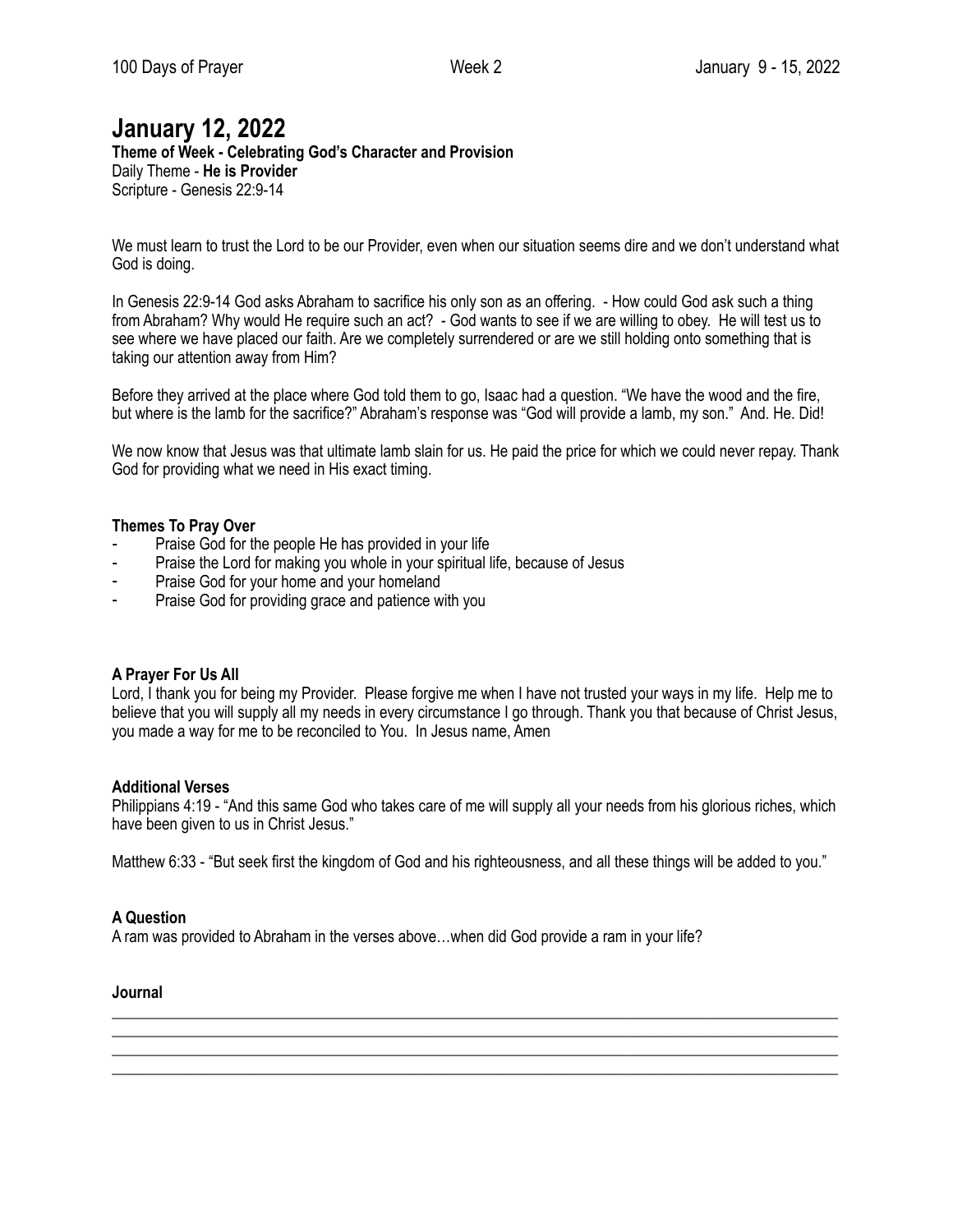# **January 13, 2022**

**Theme of Week - Celebrating God's Character and Provision**  Daily Theme - **God Transcends All**

Scripture - Psalm 113:1-9

God is known, and unknown. It's a simple and a mind-boggling statement. When we read Psalm 113 we see God is transcendent (meaning He exists above all and is independent of all) and yet, we marvel that He is not unconcerned about His creatures and His creation.

On the one hand, God is high, exalted, above and beyond anything and everything. Really, who are we in comparison? One the other hand, He looks in compassion on His creatures, raising the poor from the dust, lifting the needy out of the ash heap and granting motherhood to the barren. This is our God!

Gloriously transcendent, yet preciously personal, because of our Savior Jesus, who came close to us when He dwelt among us. Praise the Lord!

#### **Themes to pray about**

- Thank God that He is over everything and everyone
- ⁃ Praise God that His Son humbled Himself to meet our need
- Tell God how much in awe you are over His power to create this world and at the same time be so active in your life.
- Thank God for His Word and Spirit which makes Him to know to you and how excited you are to get to know Him more.

#### **A prayer to God**

*Heavenly Father, You are exalted in the heavens yet near to Your children. I rest in the fact that You are transcendent and powerful. Through You, anything is possible. The Israelites saw Your power on display when You parted the Red Sea, and I ask that You would move through the difficulties I face today. You alone are awesome in glorious deeds, and I thank You that You hear my prayers. In Jesus' name, amen.*

#### **A question to ponder**

Are you currently facing an obstacle or opposition to your faith? What is it?

#### **Additional Resources**

- Blog entry of Grand Canyon University [https://www.gcu.edu/blog/theology-ministry/theology-thursday](https://www.gcu.edu/blog/theology-ministry/theology-thursday-transcendence)[transcendence](https://www.gcu.edu/blog/theology-ministry/theology-thursday-transcendence)
- An Essay on the Transcendence of God [https://www.thegospelcoalition.org/essay/divine-transcendence](https://www.thegospelcoalition.org/essay/divine-transcendence-immanence/)[immanence/](https://www.thegospelcoalition.org/essay/divine-transcendence-immanence/)

\_\_\_\_\_\_\_\_\_\_\_\_\_\_\_\_\_\_\_\_\_\_\_\_\_\_\_\_\_\_\_\_\_\_\_\_\_\_\_\_\_\_\_\_\_\_\_\_\_\_\_\_\_\_\_\_\_\_\_\_\_\_\_\_\_\_\_\_\_\_\_\_\_\_\_\_\_\_\_\_\_\_\_\_\_\_\_\_\_\_\_\_\_ \_\_\_\_\_\_\_\_\_\_\_\_\_\_\_\_\_\_\_\_\_\_\_\_\_\_\_\_\_\_\_\_\_\_\_\_\_\_\_\_\_\_\_\_\_\_\_\_\_\_\_\_\_\_\_\_\_\_\_\_\_\_\_\_\_\_\_\_\_\_\_\_\_\_\_\_\_\_\_\_\_\_\_\_\_\_\_\_\_\_\_\_\_ \_\_\_\_\_\_\_\_\_\_\_\_\_\_\_\_\_\_\_\_\_\_\_\_\_\_\_\_\_\_\_\_\_\_\_\_\_\_\_\_\_\_\_\_\_\_\_\_\_\_\_\_\_\_\_\_\_\_\_\_\_\_\_\_\_\_\_\_\_\_\_\_\_\_\_\_\_\_\_\_\_\_\_\_\_\_\_\_\_\_\_\_\_ \_\_\_\_\_\_\_\_\_\_\_\_\_\_\_\_\_\_\_\_\_\_\_\_\_\_\_\_\_\_\_\_\_\_\_\_\_\_\_\_\_\_\_\_\_\_\_\_\_\_\_\_\_\_\_\_\_\_\_\_\_\_\_\_\_\_\_\_\_\_\_\_\_\_\_\_\_\_\_\_\_\_\_\_\_\_\_\_\_\_\_\_\_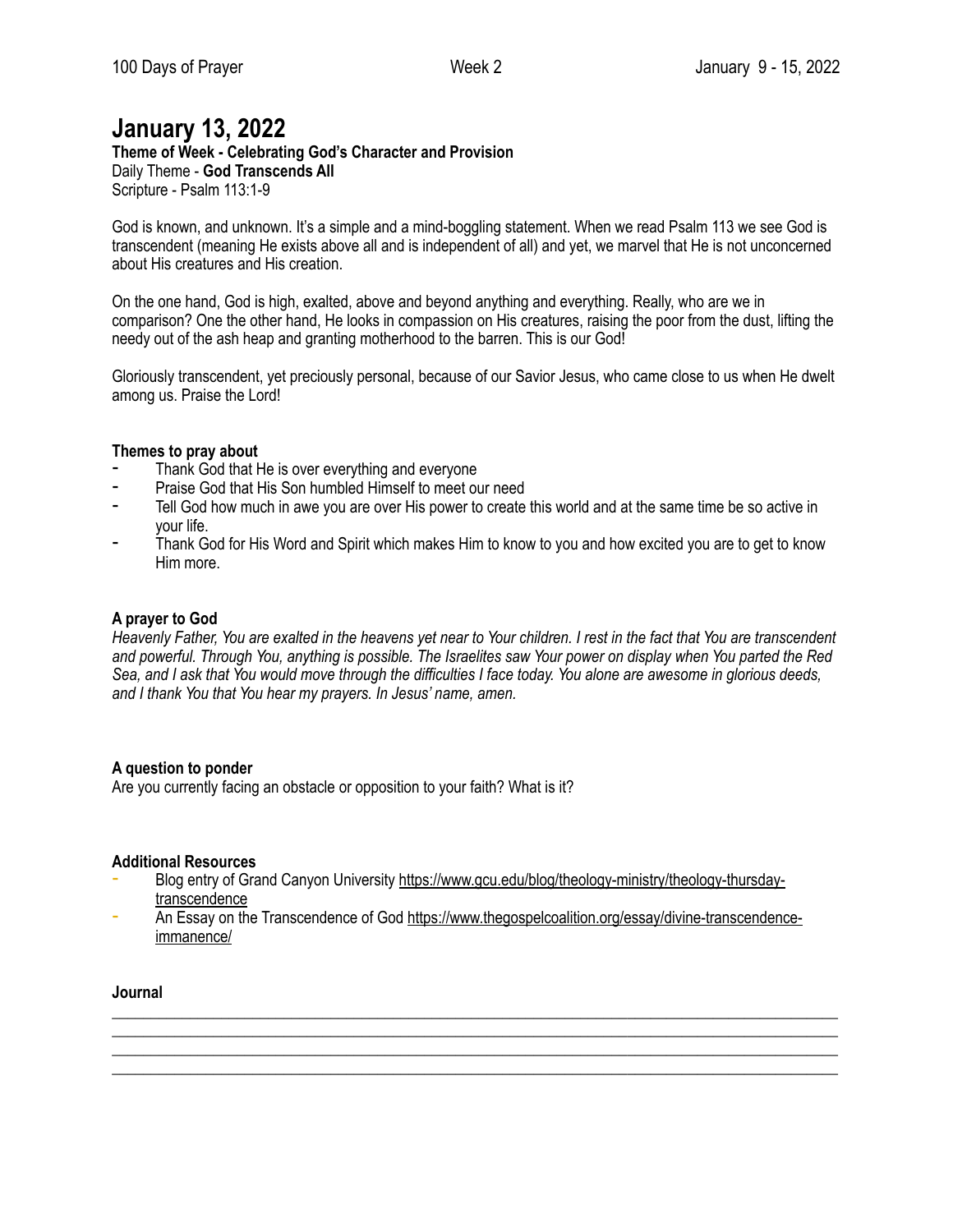# **January 14, 2022**

**Theme of Week - Celebrating God's Character and Provision**  Daily Theme - **My Salvation** Scripture - John 5:19-24

New life brings joy, excitement and renewed perspective. When more branches are added to your family tree, there is an enthusiasm in the family that possibly hasn't been there for a while. As those little lives grow and develop, they always seem to put smile on your face and refresh your spirit.

The same thing happens in the life of a church when people make Jesus their Saviour. There is an energy that flows through a community of faith because we celebrate what God is doing and we're reminded of our own conversion experience. But, there is always a but, that excitement seems to fade as time goes by.

Why have so many of us lost the joy of our salvation? Why have so many of us lost our praise and, instead, walk around sad, depressed, angry, and complaining about the events in our life? How can we experience our joy again?

The Christ-follower who has forgotten the poor shape he was in before salvation will often lose his worship. It is the gravity of how bad our situation was, that makes our salvation so great. If a person saves you from making a mistake on your taxes, that's great; but if they save your life, then there will be a greater thankfulness.

Many have lost the joy of their salvation because they have forgotten how much God has saved them from. Consequently, not only are they often lacking joy but are also prone to bitterness and complaining over things that happen in life. This happens because they forgot how bad their situation previously was and how gracious our Father has been to us.

## **Themes to Pray About**

- Ask God to remind you of your life before knowing Him
- Thank God for His plan of salvation and how it's changed your life now
- Pray that the Holy Spirit renews your salvation joy

#### **A prayer of thankfulness for our salvation**

O Lord, thank You for Your Son Jesus Christ our Saviour and for the salvation that we have received through trusting in His death on the cross and His resurrection. Thank You, that He was sent to pay the price for my sins and the sins of the whole world. Lord, I simply want to live in Him and be rooted in Him. I pray that I may grow in grace, mature in the faith and to find my strength in Him. I pray that I may live my life in a manner that glorifies You. I just thank You, Father, for Your amazing gift of salvation, and I pray that my joy in You will speak to the hearts of others. Amen.

#### **Question of the day**

When was the last time you were truly joyous because of the work of God in your life?

## **Additional Resources**

- 7 Ways to restore the joy of your salvation<https://www.bibletruths.org/7-ways-restore-joy-of-your-salvation/>

\_\_\_\_\_\_\_\_\_\_\_\_\_\_\_\_\_\_\_\_\_\_\_\_\_\_\_\_\_\_\_\_\_\_\_\_\_\_\_\_\_\_\_\_\_\_\_\_\_\_\_\_\_\_\_\_\_\_\_\_\_\_\_\_\_\_\_\_\_\_\_\_\_\_\_\_\_\_\_\_\_\_\_\_\_\_\_\_\_\_\_\_\_ \_\_\_\_\_\_\_\_\_\_\_\_\_\_\_\_\_\_\_\_\_\_\_\_\_\_\_\_\_\_\_\_\_\_\_\_\_\_\_\_\_\_\_\_\_\_\_\_\_\_\_\_\_\_\_\_\_\_\_\_\_\_\_\_\_\_\_\_\_\_\_\_\_\_\_\_\_\_\_\_\_\_\_\_\_\_\_\_\_\_\_\_\_ \_\_\_\_\_\_\_\_\_\_\_\_\_\_\_\_\_\_\_\_\_\_\_\_\_\_\_\_\_\_\_\_\_\_\_\_\_\_\_\_\_\_\_\_\_\_\_\_\_\_\_\_\_\_\_\_\_\_\_\_\_\_\_\_\_\_\_\_\_\_\_\_\_\_\_\_\_\_\_\_\_\_\_\_\_\_\_\_\_\_\_\_\_ \_\_\_\_\_\_\_\_\_\_\_\_\_\_\_\_\_\_\_\_\_\_\_\_\_\_\_\_\_\_\_\_\_\_\_\_\_\_\_\_\_\_\_\_\_\_\_\_\_\_\_\_\_\_\_\_\_\_\_\_\_\_\_\_\_\_\_\_\_\_\_\_\_\_\_\_\_\_\_\_\_\_\_\_\_\_\_\_\_\_\_\_\_